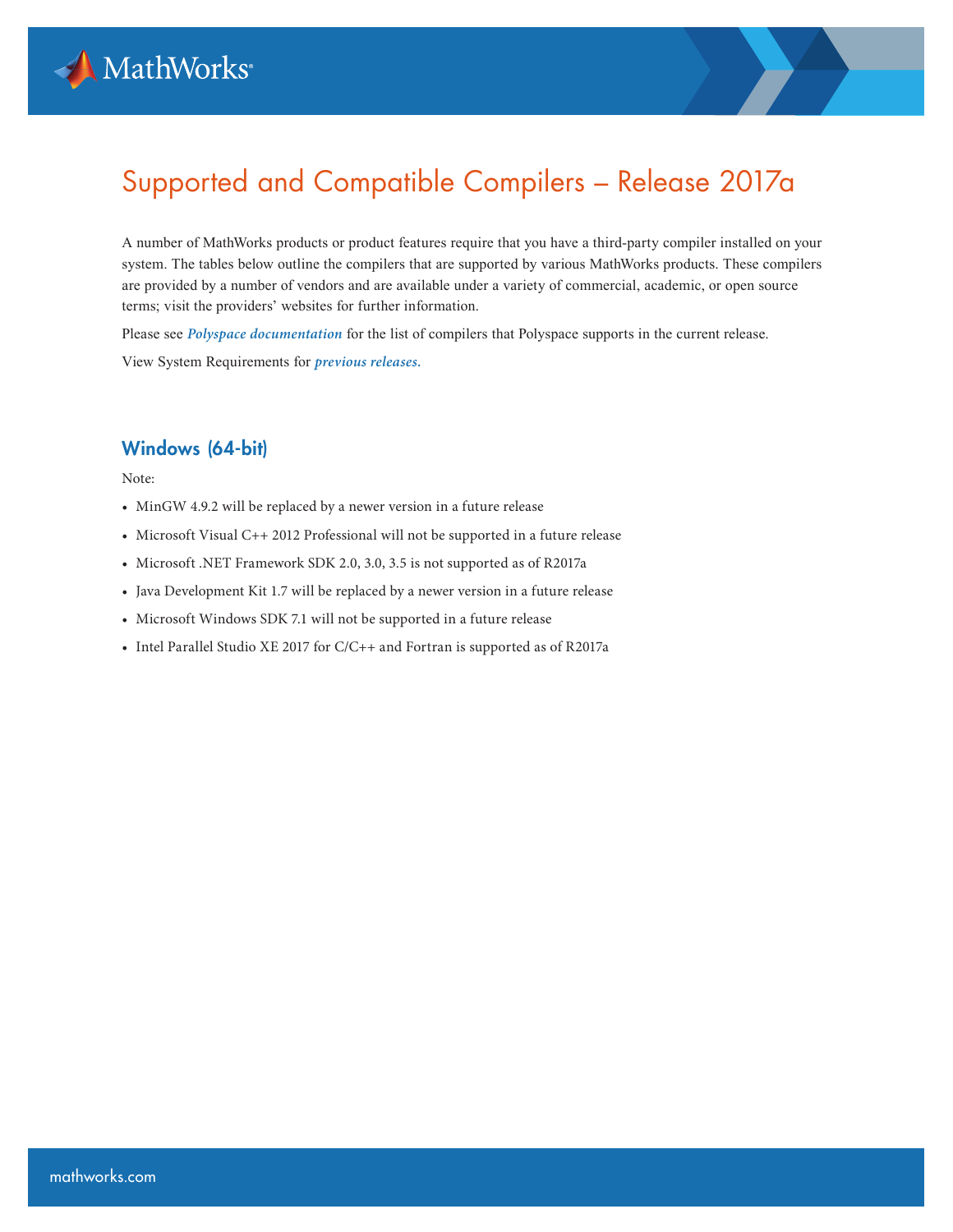

#### MATLAB Product Family – Release 2017a

|                                                                                        | <b>MATLAB</b>                                                                                                              | <b>MATLAB</b><br>Compiler      | MATLAB Compiler SDK |                 |      |                                      | <b>MATLAB</b><br>Coder                | SimBiology                        | <b>Fixed Point</b><br>Designer    | <b>HDL</b><br>Coder                           | <b>HDL</b><br>Verifier                        | Audio<br>System<br>Toolbox                                 |
|----------------------------------------------------------------------------------------|----------------------------------------------------------------------------------------------------------------------------|--------------------------------|---------------------|-----------------|------|--------------------------------------|---------------------------------------|-----------------------------------|-----------------------------------|-----------------------------------------------|-----------------------------------------------|------------------------------------------------------------|
| Compiler                                                                               | For MEX-file com-<br>pilation,<br>loadlibrary,<br>and external<br>usage of<br><b>MATLAB</b> Engine<br>and MAT-file<br>APIs | Excel<br>add-in for<br>desktop | $C/C++$<br>& COM    | .NET            | Java | Excel<br>add-in<br>for<br><b>MPS</b> | For all<br>features                   | For<br>accelerated<br>computation | For<br>accelerated<br>computation | For<br>accelerated<br>testbench<br>simulation | For DPI<br>and TLM<br>component<br>generation | For<br>validating<br>and<br>generating<br>audio<br>plugins |
| $MinGW$ 4.9.2 $C/C++$<br>(Distributor: TDM-GCC)<br>Available at no charge              | ◇                                                                                                                          |                                |                     |                 |      |                                      | $\mathcal{O}_6$                       | Í                                 | ♦                                 | ⇙                                             | ♦                                             |                                                            |
| Microsoft Visual C++<br>2017 product family <sup>12</sup><br>(Patch required)          | ♦                                                                                                                          | ♦                              | $\mathscr{D}$       | ♦               |      |                                      |                                       |                                   |                                   |                                               |                                               | $\mathscr{D}$                                              |
| Microsoft Visual C++<br>2015 Professional <sup>11</sup>                                | ⇙                                                                                                                          | ♦                              | ♦                   | $\mathscr{O}_4$ |      |                                      | ⇙                                     | Í                                 | ♦                                 | ♦                                             | ♦                                             | Í                                                          |
| Microsoft Visual C++<br>2013 Professional                                              | ♦                                                                                                                          | ♦                              | V                   | $\mathscr{O}_4$ |      |                                      | Í                                     | $\mathscr{D}$                     | ♦                                 | ♦                                             | ♦                                             | ♦                                                          |
| Microsoft Visual C++<br>2012 Professional                                              | ♦                                                                                                                          | ♦                              | V                   | $\mathscr{D}_4$ |      |                                      | ♦                                     | $\mathscr{D}$                     | ♦                                 | ♦                                             | ♦                                             | ♦                                                          |
| Microsoft Windows SDK<br>7.1 Available at no<br>charge; requires .NET<br>Framework 4.0 | ⇙                                                                                                                          | ♦                              | Í                   |                 |      |                                      | $\mathscr{D}$ 6                       | ♦                                 | Í                                 | Î                                             | Í                                             |                                                            |
| Intel Parallel Studio XE<br>2017 for $C/C++3$                                          | ♦                                                                                                                          |                                |                     |                 |      |                                      |                                       |                                   |                                   |                                               |                                               |                                                            |
| Intel Parallel Studio XE<br>2016 for $C/C++3$                                          | ♦                                                                                                                          |                                |                     |                 |      |                                      |                                       |                                   |                                   |                                               |                                               |                                                            |
| Intel Parallel Studio XE<br>2015 for $C/C++3$                                          | ⇙                                                                                                                          |                                |                     |                 |      |                                      |                                       |                                   |                                   |                                               |                                               |                                                            |
| Intel C++ Composer XE<br>2013 <sup>3</sup>                                             | Î                                                                                                                          |                                |                     |                 |      |                                      |                                       |                                   |                                   |                                               |                                               |                                                            |
| Intel Parallel Studio XE<br>2017 for Fortran <sup>3</sup>                              | ♦                                                                                                                          |                                |                     |                 |      |                                      |                                       |                                   |                                   |                                               |                                               |                                                            |
| Intel Parallel Studio XE<br>2016 for Fortran <sup>3</sup>                              | ♦                                                                                                                          |                                |                     |                 |      |                                      |                                       |                                   |                                   |                                               |                                               |                                                            |
| Intel Parallel Studio XE<br>2015 for Fortran <sup>3</sup>                              | $\mathscr{D}$                                                                                                              |                                |                     |                 |      |                                      |                                       |                                   |                                   |                                               |                                               |                                                            |
| Intel Visual Fortran<br>Composer XE 2013 <sup>3</sup>                                  | ♦                                                                                                                          |                                |                     |                 |      |                                      |                                       |                                   |                                   |                                               |                                               |                                                            |
| Microsoft .NET<br>Framework SDK<br>4.0, 4.5, 4.6<br>Available at no charge             | ♦                                                                                                                          |                                |                     | ♦<br>4,5        |      | $\mathscr{D}$<br>$10\,$              |                                       |                                   |                                   |                                               |                                               |                                                            |
| Java Development Kit<br>(JDK) 1.7<br>Available at no charge                            |                                                                                                                            |                                |                     |                 | ♦    |                                      |                                       |                                   |                                   |                                               |                                               |                                                            |
| lcc-win64<br>Included with products<br>that support it                                 |                                                                                                                            |                                |                     |                 |      |                                      | $\mathscr{D}_{\scriptscriptstyle{6}}$ | ♦                                 | Í                                 | Í                                             | ♦                                             |                                                            |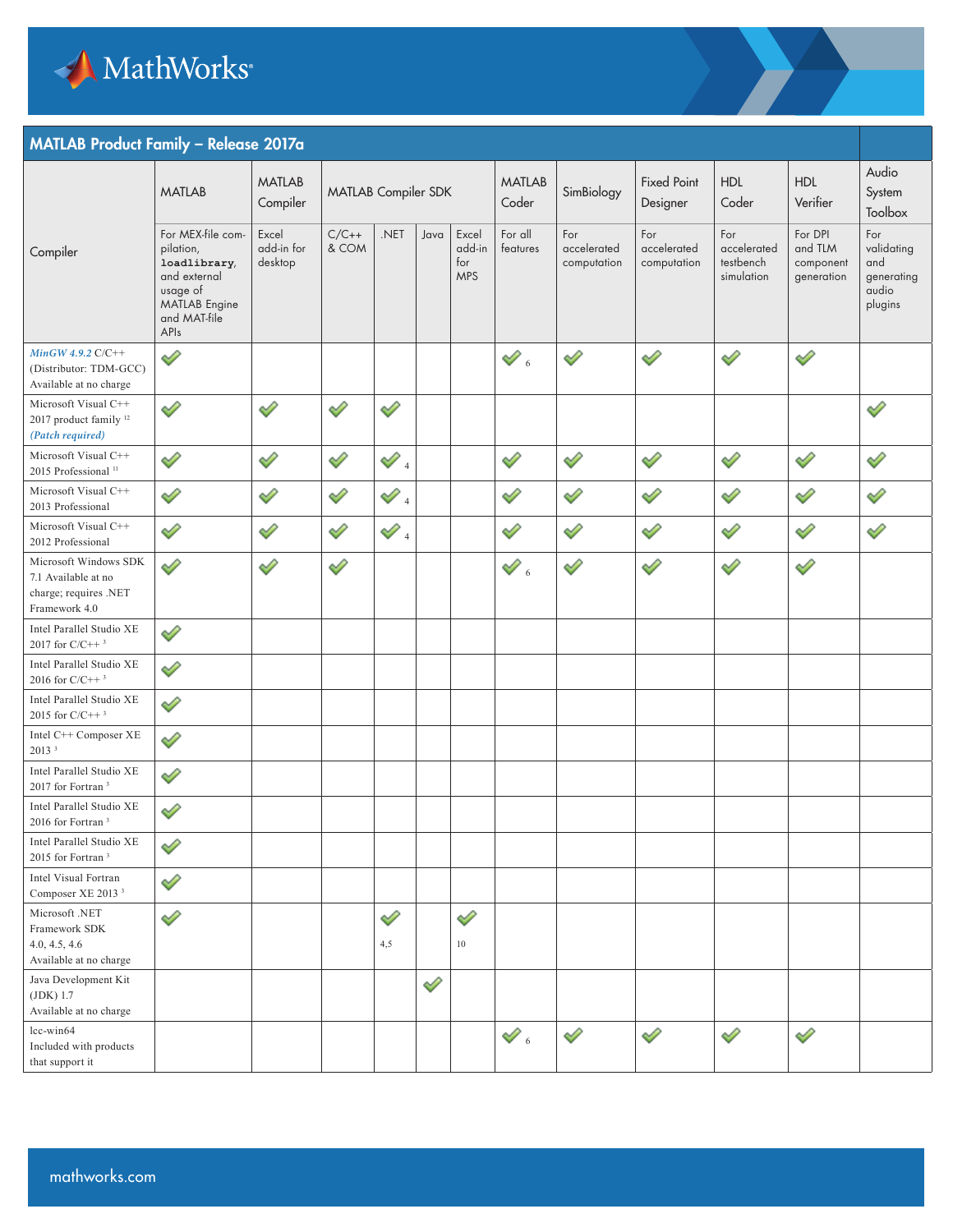

| Simulink Product Family - Release 2017a                                          |                               |                                                                                                                            |                     |                      |                                     |                            |  |  |
|----------------------------------------------------------------------------------|-------------------------------|----------------------------------------------------------------------------------------------------------------------------|---------------------|----------------------|-------------------------------------|----------------------------|--|--|
|                                                                                  | Simulink                      | Simulink                                                                                                                   | Stateflow           | Simulink<br>Coder    | Embedded<br>Coder                   | Simulink<br>Real-<br>Time  |  |  |
| Compiler                                                                         | For S-Function<br>compilation | For Model<br>Referencing,<br>Accelerator<br>mode, Rapid<br>Accelerator<br>mode, and<br><b>MATLAB</b><br>Function<br>blocks | For all<br>features | For all<br>features  | When<br>targeting<br>the host<br>OS | For all<br>features        |  |  |
| MinGW 4.9.2 C/C++ (Distributor: TDM-GCC)<br>Available at no charge               | ⇙                             | ⇙                                                                                                                          | ⇙                   | ✓                    | ୰                                   |                            |  |  |
| Microsoft Visual C++ 2017 product family $^{12, 13}$<br>(Patch required)         | ⇙                             | ♦                                                                                                                          |                     | ♦                    | ୰                                   | $\mathcal{P}_{\mathbf{B}}$ |  |  |
| Microsoft Visual C++ 2015 Professional                                           | ⇙                             | ♦                                                                                                                          | ♦                   | ✅                    | ⇙                                   | ⇙                          |  |  |
| Microsoft Visual C++ 2013 Professional                                           | ✅                             | ♦                                                                                                                          | Í                   | ⇙                    | ⇙                                   | V                          |  |  |
| Microsoft Windows SDK 7.1 Available at no<br>charge; requires .NET Framework 4.0 | ⇙                             | ♦                                                                                                                          | ♦                   | $\mathscr{D}_\gamma$ | $\mathscr{D}_\tau$                  |                            |  |  |
| Intel Parallel Studio XE 2017 for $C/C++^3$                                      | ⇙                             |                                                                                                                            |                     |                      |                                     |                            |  |  |
| Intel Parallel Studio XE 2016 for $C/C++^3$                                      | ◇                             |                                                                                                                            |                     |                      |                                     |                            |  |  |
| Intel Parallel Studio XE 2015 for $C/C++^3$                                      | ♦                             |                                                                                                                            |                     |                      |                                     |                            |  |  |
| Intel C++ Composer XE 2013 <sup>3</sup>                                          | ⇙                             |                                                                                                                            |                     |                      |                                     |                            |  |  |
| Intel Parallel Studio XE 2017 for Fortran <sup>3</sup>                           | ♦                             |                                                                                                                            |                     |                      |                                     |                            |  |  |
| Intel Parallel Studio XE 2016 for Fortran <sup>3</sup>                           | $\mathcal{P}_s$               |                                                                                                                            |                     |                      |                                     |                            |  |  |
| Intel Parallel Studio XE 2015 for Fortran <sup>3</sup>                           | $\mathcal{Q}_s$               |                                                                                                                            |                     |                      |                                     |                            |  |  |
| Intel Visual Fortran Composer XE 2013 <sup>3</sup>                               | $\mathcal{Q}_8$               |                                                                                                                            |                     |                      |                                     | $\mathscr{O}$ ,            |  |  |
| lcc-win64                                                                        |                               | ♦                                                                                                                          | ♦                   | V                    | ✓                                   |                            |  |  |
| Included with products that support it                                           |                               |                                                                                                                            |                     |                      |                                     |                            |  |  |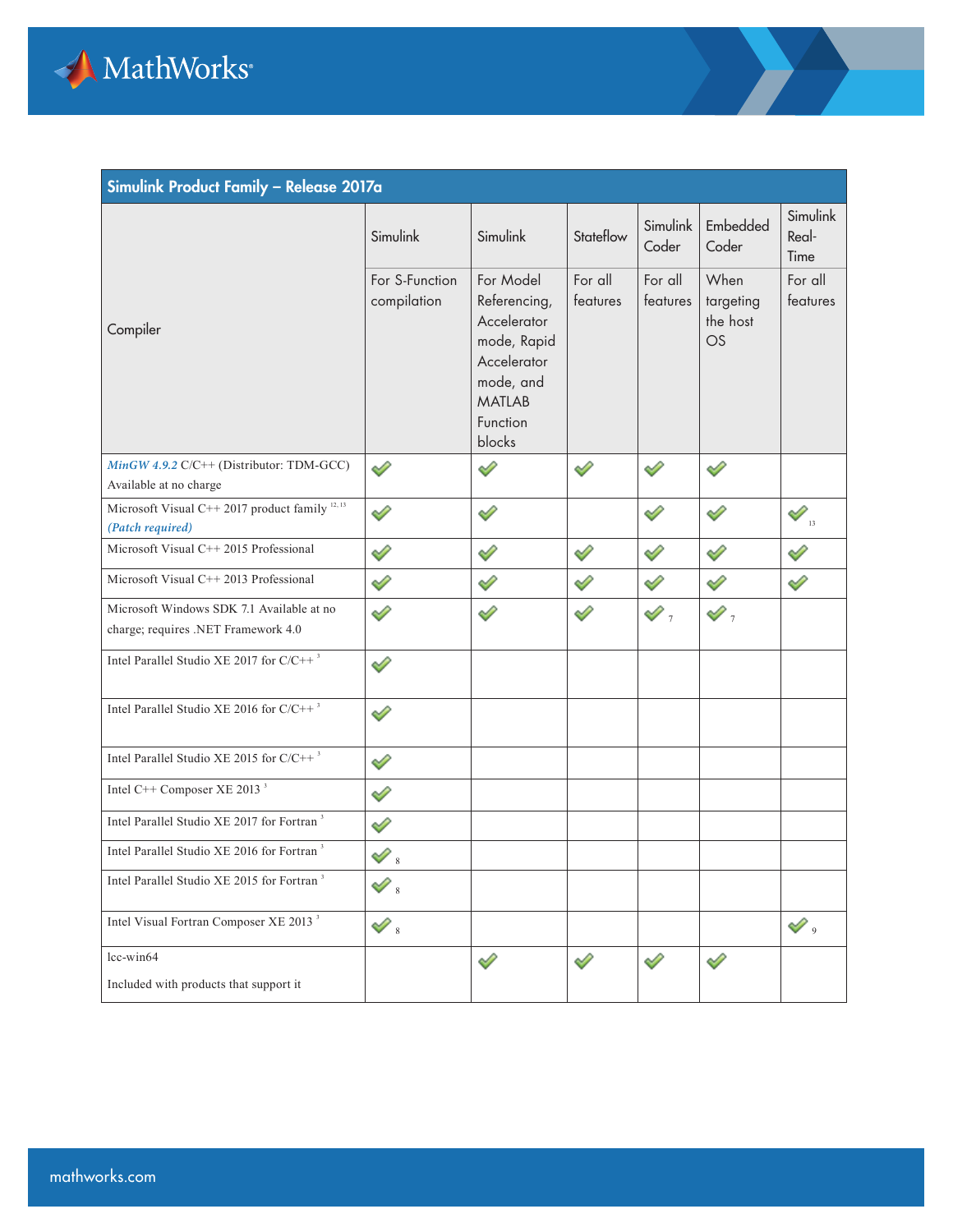

### Notes for the Windows (64-bit) Platform

- 1. The corresponding version of Visual Studio Community is reported to work. Full support for Visual Studio Community has not been qualified by MathWorks.
- 2. Microsoft Windows SDK 7.1 may not be compatible with Windows 8 or Windows 10
- 3. Intel compilers depend on tools provided by Microsoft. The following combinations are supported:

|                                                                         | Microsoft<br>Windows<br><b>SDK 7.1</b> | Microsoft Visual<br>Studio 2015<br>Professional (64-bit) | Microsoft Visual<br>Studio 2013<br>Professional (64-bit) | Microsoft Visual<br>Studio 2012<br>Professional (64-bit) | Microsoft Visual<br>Studio 2010<br>Professional SP1<br>$(64-bit)$ |
|-------------------------------------------------------------------------|----------------------------------------|----------------------------------------------------------|----------------------------------------------------------|----------------------------------------------------------|-------------------------------------------------------------------|
| Intel Parallel Studio                                                   | ⇙                                      | ✅                                                        | ⇙                                                        | ⇙                                                        | ⇙                                                                 |
| $XE$ 2017 For $C/C++$<br>Intel Parallel Studio<br>$XE$ 2016 For $C/C++$ | ⇙                                      | ⇙                                                        | ⇙                                                        | ⇙                                                        | ⇙                                                                 |
| Intel Parallel Studio<br>$XE$ 2015 For $C/C++$                          | ⇙                                      | ⇙                                                        | ⇙                                                        | ⇙                                                        | ⇙                                                                 |
| Intel Parallel Studio<br>XE 2016 For Fortran                            | ⇙                                      | ⇙                                                        | ⇙                                                        | ⇙                                                        | ⇙                                                                 |
| Intel Parallel Studio<br>XE 2015 For Fortran                            | ⇙                                      | ⇙                                                        | ⇙                                                        | ✅                                                        | ⇙                                                                 |
| Intel C++ Composer<br>XE 2013                                           | ◇                                      |                                                          | ୰                                                        | ⇙                                                        | ⇙                                                                 |
| Intel Visual Fortran<br>Composer XE 2013                                | ୰                                      |                                                          | ୰                                                        | ⇙                                                        | ♦                                                                 |

- 4. To build .NET components, a Microsoft .NET Framework must be installed. The .NET Framework v3.0 does not contain a framework-specific compiler; compatible components can be built using the v2.0 compiler. The .NET Framework is automatically installed by Visual Studio. It can also be downloaded from the Microsoft Web site. To execute applications that use the resulting .NET components, the target machine must have the matching .NET Framework installed.
- 5. MATLAB Compiler SDK supports building .NET assemblies but not COM objects when using the Microsoft .NET Framework SDK without Microsoft Visual Studio.
- 6. This compiler does not support OpenMP. Code generation will treat parfor-loops as for-loops.
- 7. .sln project generation is not supported when using the Microsoft Windows SDK.
- 8. Fortran compilers are supported with Simulink only for creating Simulink S-Functions using the MATLAB MEX command. The S-Functions can be used with normal and accelerated simulations.
- 9. Simulink Real-Time supports Fortran code in Simulink models using C-MEX wrapper S-Functions.
- 10. When building Excel add-ins for MPS, MATLAB Compiler SDK requires .NET framework 4.0 or later.
- 11. A compiler is not installed by default with this version of Visual Studio and must be specified while performing a custom installation. *[See Answer 328432 for more details.](https://www.mathworks.com/matlabcentral/answers/328432-why-is-matlab-unable-to-find-the-microsoft-visual-c-2015-compiler-after-installing-microsoft-visua)*
- 12. Community, Professional, and Enterprise editions are supported.
- 13. *[See Answer 348269](https://www.mathworks.com/matlabcentral/answers/348269)* for instructions on how to set up Microsoft Visual Studio 2017 for use with Simulink Real-Time.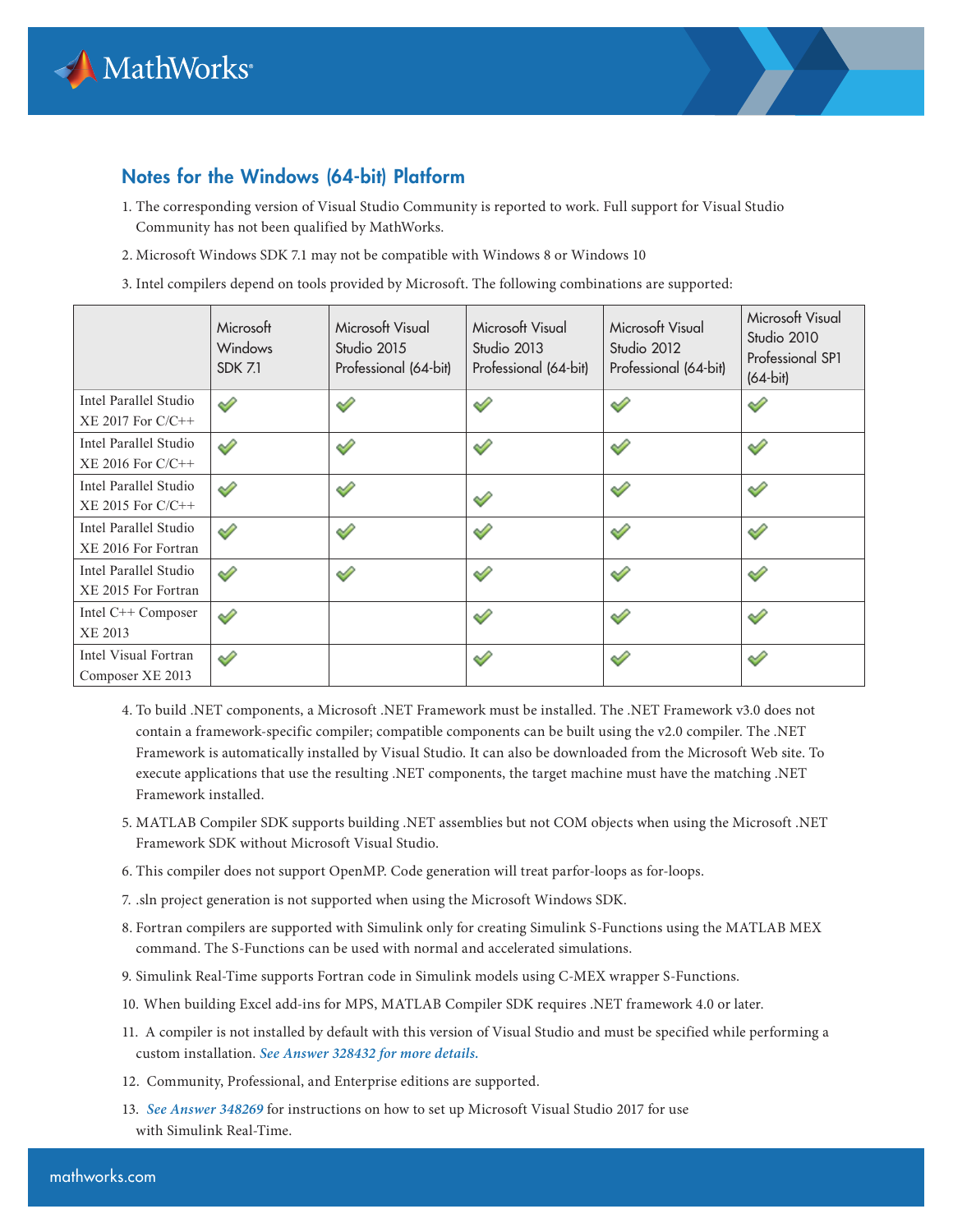

#### Mac OS

Note:

- Xcode 6.x is not supported as of R2017a
- Java Development Kit 1.7 will be replaced by a newer version in a future release
- Intel Parallel Studio XE 2017 for C/C++ and Fortran is supported as of R2017a

On the Mac, no C compiler is supplied with MATLAB. If you use products that require one, Apple's development environment for macOS (Xcode) is available in the Mac App Store.

| MATLAB Product Family - Release 2017a     |                                                                                                                   |                                      |      |                        |                                   |                                   |  |  |
|-------------------------------------------|-------------------------------------------------------------------------------------------------------------------|--------------------------------------|------|------------------------|-----------------------------------|-----------------------------------|--|--|
|                                           | <b>MATLAB</b>                                                                                                     | <b>MATLAB</b> Compiler<br><b>SDK</b> |      | <b>MATLAB</b><br>Coder | SimBiology                        | Fixed-Point<br>Designer           |  |  |
| Compiler                                  | For MEX-file compila-<br>tion, loadlibrary,<br>and external usage of<br>MATLAB Engine and<br><b>MAT-file APIs</b> | $C/C++$                              | Java | For all<br>features    | For<br>accelerated<br>computation | For<br>accelerated<br>computation |  |  |
| Xcode 8.x                                 | $\mathscr{S}$                                                                                                     | ୰                                    |      | $\mathscr{D}_1$        | ✅                                 | ◇                                 |  |  |
| Available at no charge                    |                                                                                                                   |                                      |      |                        |                                   |                                   |  |  |
| Xcode 7.x                                 | ♦                                                                                                                 | ⇙                                    |      | $\mathscr{S}$ .        | D                                 | ◇                                 |  |  |
| Available at no charge                    |                                                                                                                   |                                      |      |                        |                                   |                                   |  |  |
| Intel Parallel Studio XE 2017 for Fortran | ♦                                                                                                                 |                                      |      |                        |                                   |                                   |  |  |
| Intel Parallel Studio XE 2016 for Fortran | ✅                                                                                                                 |                                      |      |                        |                                   |                                   |  |  |
| Intel Parallel Studio XE 2015 for Fortran | ♦                                                                                                                 |                                      |      |                        |                                   |                                   |  |  |
| Intel Fortran Composer XE (2013)          | ♦                                                                                                                 |                                      |      |                        |                                   |                                   |  |  |
| Java Development Kit (JDK) 1.7            |                                                                                                                   |                                      | ⇙    |                        |                                   |                                   |  |  |
| Available at no charge                    |                                                                                                                   |                                      |      |                        |                                   |                                   |  |  |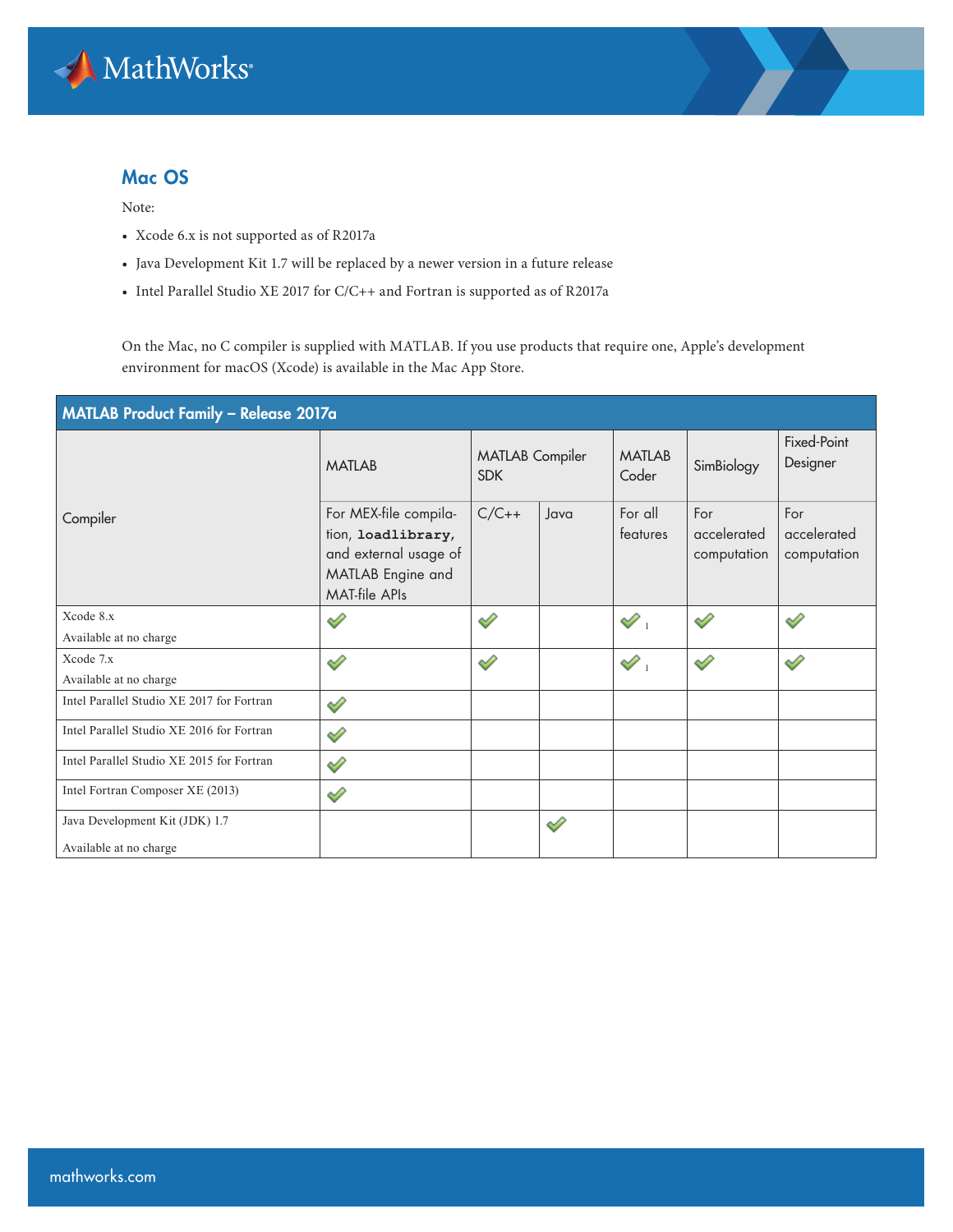

| Simulink Product Family - Release 2017a   |                               |                                                                                                              |                     |                  |                               |  |  |  |  |
|-------------------------------------------|-------------------------------|--------------------------------------------------------------------------------------------------------------|---------------------|------------------|-------------------------------|--|--|--|--|
|                                           | Simulink                      | Simulink                                                                                                     | Stateflow           | Simulink Coder   | Embedded<br>Coder             |  |  |  |  |
| Compiler                                  | For S-Function<br>compilation | For model referenc-<br>ing, Accelerator<br>mode, Rapid<br>Accelerator mode,<br>and MATLAB<br>Function blocks | For all<br>features | For all features | When targeting<br>the host OS |  |  |  |  |
| Xcode 8.x                                 | ୰                             | ⇙                                                                                                            | D                   | ⇙                | ⇙                             |  |  |  |  |
| Available at no charge                    |                               |                                                                                                              |                     |                  |                               |  |  |  |  |
| Xcode 7.x                                 | ৶                             | ୰                                                                                                            | ⇙                   | ⇙                | ⇙                             |  |  |  |  |
| Available at no charge                    |                               |                                                                                                              |                     |                  |                               |  |  |  |  |
| Intel Parallel Studio XE 2017 for Fortran | $\mathscr{D}_2$               |                                                                                                              |                     |                  |                               |  |  |  |  |
| Intel Parallel Studio XE 2016 for Fortran | $\mathscr{D}_2$               |                                                                                                              |                     |                  |                               |  |  |  |  |
| Intel Parallel Studio XE 2015 for Fortran | $\mathscr{D}_2$               |                                                                                                              |                     |                  |                               |  |  |  |  |
| Intel Fortran Composer XE (2013)          | $\mathcal{P}_2$               |                                                                                                              |                     |                  |                               |  |  |  |  |

*To determine the version of Xcode installed, start Xcode and then select Xcode->About Xcode.*

#### Notes for the Mac Platform

- 1. This compiler does not support OpenMP. Code generation will treat parfor-loops as for-loops.
- 2. Fortran compilers are supported with Simulink only for creating Simulink S-functions using the MATLAB MEX command. The S-functions can be used with normal and accelerated simulations.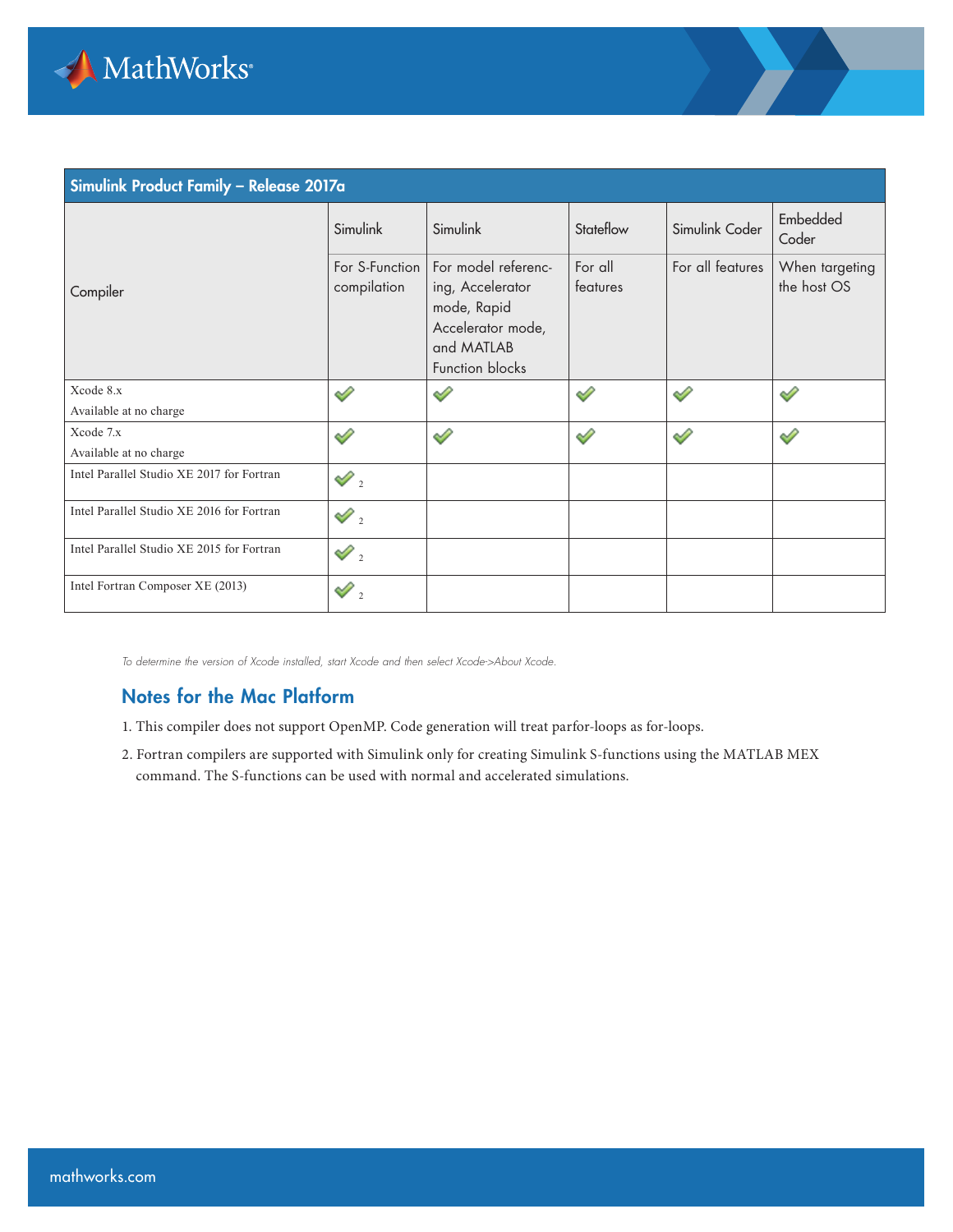



# Linux (64-bit)

On Linux, no C compiler is supplied with MATLAB. The GNU compiler (GCC) is included with many Linux distributions.

Note:

- GCC C/C++ 4.9 will be replaced by a newer version in a future release
- GNU gfortran 4.9 will be replaced by a newer version in a future release
- Java Development Kit 1.7 will be replaced by a newer version in a future release

| MATLAB Product Family - Release 2017a     |                                                                                                                 |                               |      |                        |                                             |                                             |                                                           |                                                         |  |  |
|-------------------------------------------|-----------------------------------------------------------------------------------------------------------------|-------------------------------|------|------------------------|---------------------------------------------|---------------------------------------------|-----------------------------------------------------------|---------------------------------------------------------|--|--|
|                                           | <b>MATLAB</b>                                                                                                   | <b>MATLAB</b><br>Compiler SDK |      | <b>MATLAB</b><br>Coder | SimBiology                                  | Fixed-Point<br>Designer                     | <b>HDL</b><br>Coder                                       | <b>HDL</b><br>Verifier                                  |  |  |
| Compiler                                  | For MEX-file<br>compilation,<br>loadlibrary,<br>and external<br>usage of MATLAB<br>Engine and MAT-<br>file APIs | $C/C++$                       | Java | For all<br>features    | For<br>accelerat-<br>ed<br>computa-<br>tion | For<br>accelerat-<br>ed<br>computa-<br>tion | For<br>accelerat-<br>ed test-<br>bench<br>simula-<br>tion | For DPI<br>and TLM<br>compo-<br>nent<br>genera-<br>tion |  |  |
| GCC $C/C++4.9x$<br>Available at no charge | ⇙                                                                                                               | ⇙                             | ⇙    | ⇙                      | $\mathscr{D}$                               | ♦                                           | ♦                                                         | ♦                                                       |  |  |
| GNU gfortran 4.9.x                        |                                                                                                                 |                               |      |                        |                                             |                                             |                                                           |                                                         |  |  |
| Available at no charge                    | ♦                                                                                                               |                               |      |                        |                                             |                                             |                                                           |                                                         |  |  |
| Java Development Kit (JDK) 1.7            |                                                                                                                 |                               | Í    |                        |                                             |                                             |                                                           |                                                         |  |  |
| Available at no charge                    |                                                                                                                 |                               |      |                        |                                             |                                             |                                                           |                                                         |  |  |